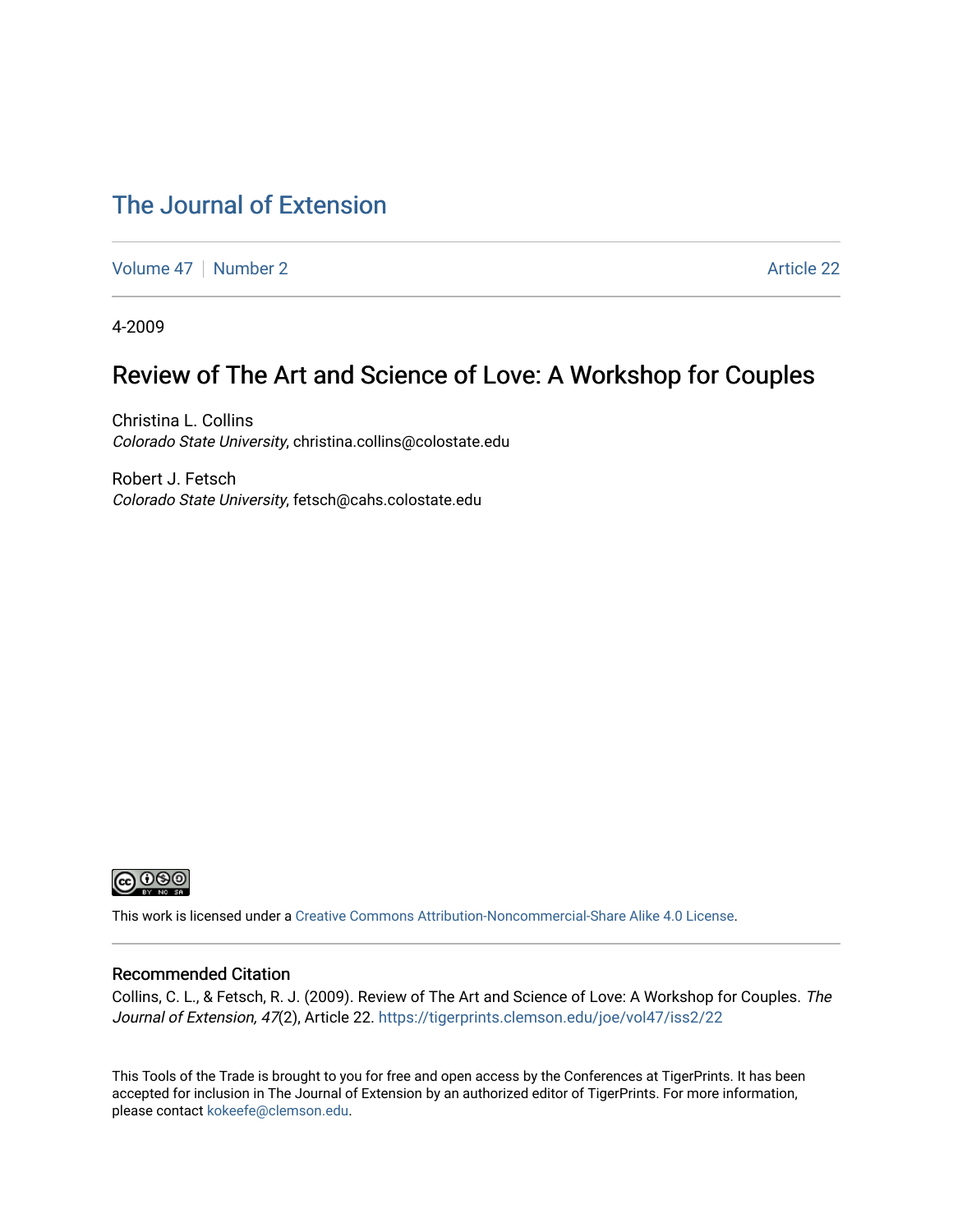

# **April 2009 Article Number 2TOT7**

[Return to Current Issue](http://www.joe.org:80/joe/2009april/)

# **Review of The Art and Science of Love: A Workshop for Couples**

**Christina L. Collins** Graduate Student [Christina.Collins@colostate.edu](mailto:Christina.Collins@colostate.edu)

**Robert J. Fetsch** Professor and Extension Specialist [fetsch@cahs.colostate.edu](mailto:fetsch@cahs.colostate.edu)

Department of Human Development and Family Studies Colorado State University Fort Collins, Colorado

**Abstract:** This article reviews The Art and Science of Love: A Couple's Workshop on the following criteria: the extent to which the program is research based and empirically validated, how well the program meets the needs of struggling relationships, and ease of use. The need for relationship education using empirical research is summarized. A program description reveals components and typical use of the workshop. The Art and Science of Love: A Couple's Workshop is a useful resource for Cooperative Extension agents to recommend to couples.

## **The Need for Relationship Education and Enrichment Programs**

If couples and families do not have available proven resources and science-based information that strengthen their marriages and families, they can lose their motivation to farm, ranch, work, or play. We can provide all the information we want on various topics, but if we do not also provide information and resources that improve marriage relationships, they may flounder or fail. Extension agents who recognize signs of trouble and who tactfully provide sound resources can help strengthen couples and families, and provide the foundation for profitable family businesses.

The marriage relationship not only affects the individuals who are married, but also influences the entire family's functioning, including children's adjustment. Katz and Gottman (1996) found that unhappiness within a marriage results in spillover to the way mothers and fathers co-parent their children. The way couples interact seems to play a direct role in the way they parent their children. There is a clear link between marital conflict and factors of children's adjustment, such as behavioral problems, poor social functioning, poor health, depression, anxiety, emotional insecurity, and low self-esteem (See Cummings & Davies, 1994, 2002; Davies et al., 2002; Troxel & Matthews, 2004).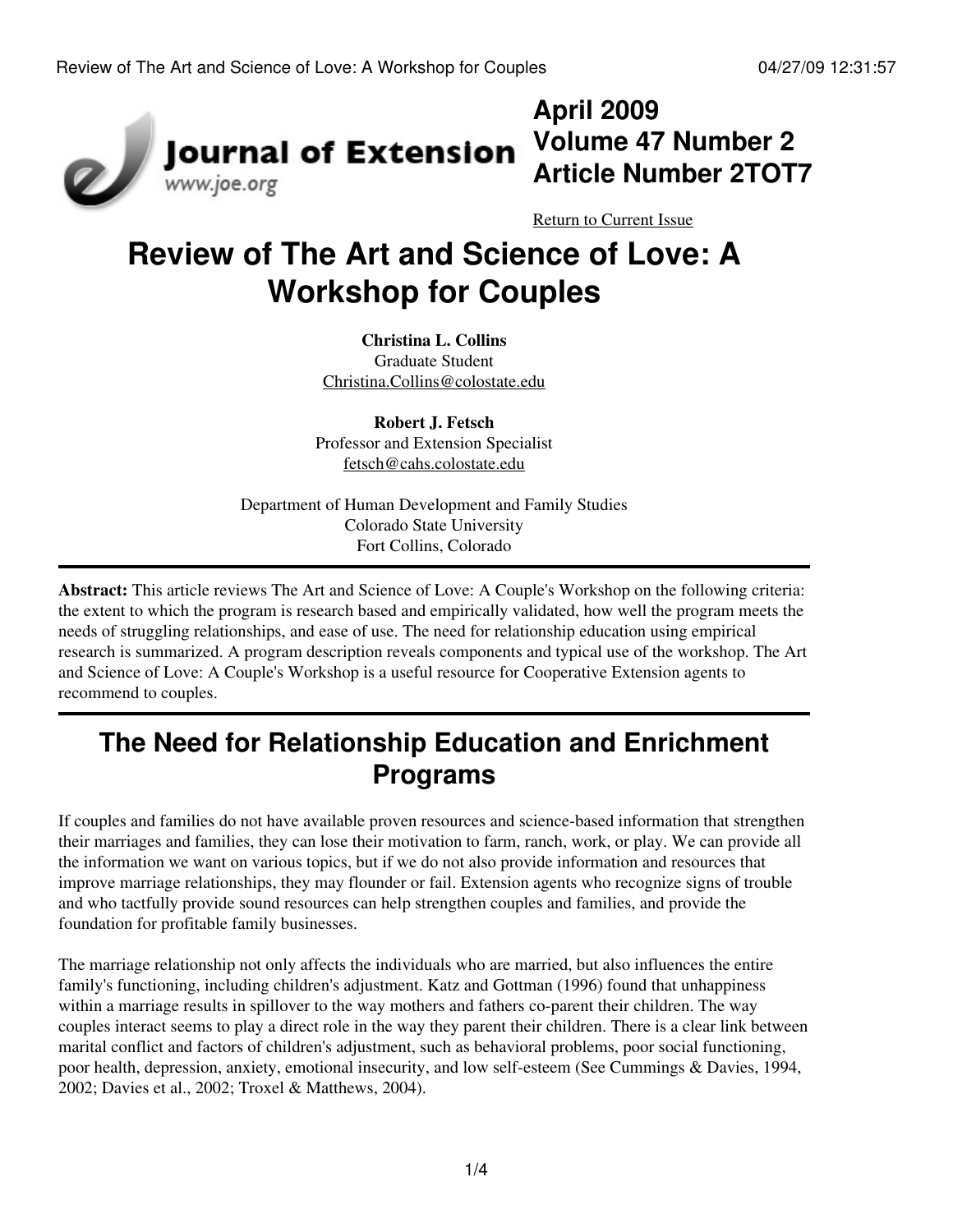#### Review of The Art and Science of Love: A Workshop for Couples 04/27/09 12:31:57

Cooperative Extension agents need to be aware of valuable resources in the area of family life. Due to the negative consequences of marital conflict on parents and their children, relationship education and enrichment programs could play a role in improving family life for Cooperative Extension clientele. While we refer couples to other trained professionals for therapy, Extension agents can provide educational resources to families in the area of relationship enrichment. Just as parent education is important to the lives of children, so is relationship education, as evidenced by the link between the couple relationship and child outcomes. The Art and Science of Love: A Couple's Workshop is an at-home, self-paced program that Extension agents can recommend to couples to reduce negative interactions and increase positive interactions, thus reducing conflict and improving relationship satisfaction and providing the foundation for profitable family businesses.

### **Program Description**

The Art and Science of Love: A Couple's Workshop uses the research discoveries of Gottman and his colleagues and puts valuable evidence-based information into a light-hearted and easy-to-follow program for couples to improve their relationships. The DVD workshop includes 7 hours of footage presented by John Gottman and Julie Schwartz Gottman, a manual that follows and supplements the video material, and instructions and templates for valuable exercises. Gottman and Gottman (2005) report that the workshop assists couples in answering five areas: How their relationship is doing, what makes relationships change, how to turn around a troubled relationship, how to ensure a relationship will continue to grow, and how to make relationship improvements last.

The program includes introduction, creating a love map of your partner's world, building fondness and admiration, how to turn towards each other, how to have a stress-reducing conversation, the difference between a solvable problem and a gridlocked problem, flooding and self-soothing, regulation of conflict, softened start-up, no fault discussions and accepting influence, changing gridlocked problems to perpetual dialogues, relaxing and soothing one another, processing a fight, creating shared meaning, and the magic five hours a week (Gottman & Gottman, 2005). The workshop aims to create "a culture of appreciation" between couples.

### **Is the Material Clearly Research Based?**

The Gottmans describe research studies and empirical findings to support each segment of the workshop, but the manual contains no references to studies. The workshop is intended for couples' home use and not for group facilitation, which may account for the oral reference to research in lieu of written references. Research backing for each concept presented can be found in 30 years of publications in peer-reviewed journals (e.g. Gottman, 1999). Concepts presented in the workshop spring from research on which negative interactions can destroy relationships, positive interactions that foster relationship satisfaction, and techniques for maintaining couples' relationship improvements (Gottman, 1993, 1999; Gottman & Gottman, 1999; Carrere & Gottman, 1999).

### **Evaluation Criteria and Conclusions**

- Is the material clearly research based? Yes, the workshop is based on over three decades of well-designed, published research on couple relationships.
- Does the material address the needs of struggling relationships as identified in the research literature? Yes, negative interactions that lead to relationship dissolution and positive interactions that lead to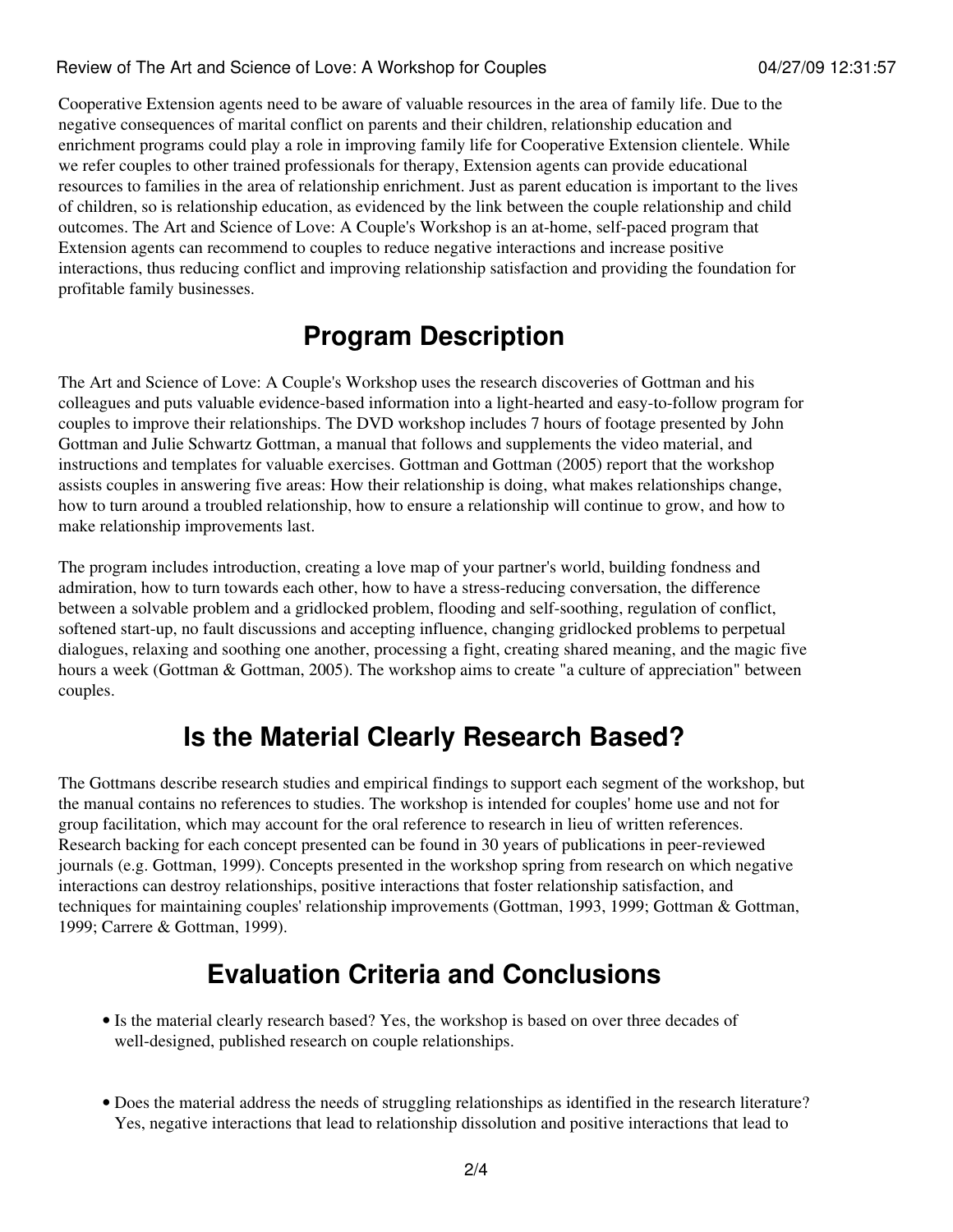relationship satisfaction identified in the research literature are highlighted in the workshop. The DVDs and manual exercises address ways to minimize negative interactions and maximize positive interactions in order for couples to strengthen their relationships.

- Is there empirical evidence of the workshops' effectiveness for improving intimate relationships? The Art and Science of Love has yet to be empirically tested for its effectiveness in improving couples' relationships.
- Is the workshop easy for busy couples to use? Yes, the workshop includes DVDs, a manual, and two copies of the couple exercises. The 12-hour workshop is easily spread out to accommodate busy schedules.

Cooperative Extension agents may recommend this program through newsletters and advertising or may even offer it through their office as a resource for checkout. This program is not recommended for couples experiencing violence, substance abuse, or severe psychopathology. This program does not require facilitation by an Extension agent and is instead intended for couples to use independently. The Art and Science of Love: A Couple's Workshop is not intended to replace couples therapy, but instead may be used in home by stable couples to improve their relationship and reduce conflict. It is one more tool that skilled Extension agents can recommend to individuals and couples with questions about marriage preparation and education, parenting, divorce, school adjustment, anxiety, and stress.

### **References**

Carrere, S., & Gottman, J. M. (1999). Predicting divorce among newlyweds from the first three minutes of a marital conflict discussion. *Family Process*, 38, 293-301.

Cummings, E. M., & Davies, P. T. (1994). *Children and marital conflict: The impact of family dispute and resolution*. New York: Guilford Press.

Cummings, E. M., & Davies, P. T. (2002). Effects of marital conflict on children: Recent advances and emerging themes in process-oriented research. *Journal of Child Psychology and Psychiatry*, 43, 31-63.

Davies, P. T., Harold, G. T., Goeke-Morey, M. C., Cummings, M. E., Shelton, K., Rasie, J. A., et al. (2002). Child emotional security and interparental conflict. *Monographs of the Society for Research in Child Development*, 67, 1-127.

Gottman, J. M. (1993). The roles of conflict engagement, escalation, or avoidance in marital interaction: A longitudinal view of five types of couples. *Journal of Consulting and Clinical Psychology*, 61, 6-15.

Gottman, J. M. (1999). *The marriage clinic: A scientifically-based marital therapy*. New York: W. W. Norton & Company.

Gottman, J. M., & Gottman, J. S. (1999). The marriage survival kit: A research-based marital therapy. In R. Berger & M. T. Hannah (Eds.), *Preventative approaches in couples therapy* (pp. 304-330). Philadelphia, PA: Brunner/Mazel.

Gottman, J., & Gottman, J. S. (2005). *The art & science of love: A workshop for couples*. Seattle, WA: The Gottman Institute.